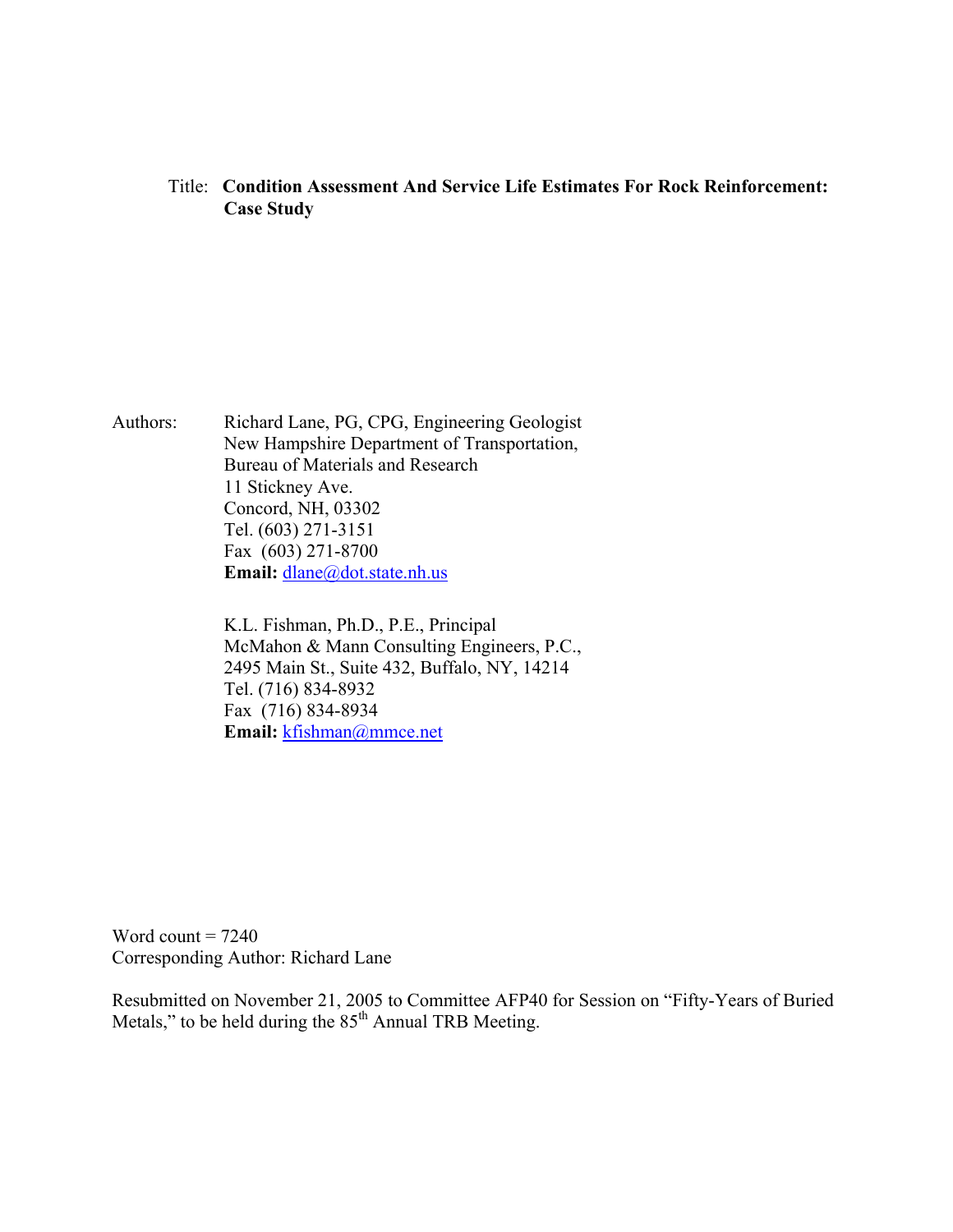#### **Condition Assessment And Service Life Estimates For Rock Reinforcement: Case Study**

#### **By Richard Lane and Kenneth Fishman**

Abstract. Thirty-year old rock reinforcements at the Barron Mountain rock cut along I-93 near Woodstock, NH are the subject of condition assessment and estimation of remaining service-life. Two types of rock reinforcements are installed at Barron Mountain including: (1) partially bonded, resin grouted, prestressed rock bolts, and (2) fully bonded, Portland cement grouted, passive tendons. Phase I of the condition assessment includes an evaluation of site conditions, a review of installation details, estimation of remaining service life and conducting nondestructive testing. The second phase of the project (Phase II) includes lift-off tests; and physical, chemical and metallurgical testing on steel and grout samples retrieved from exhumed reinforcements. Results from Phase II are used to verify results from NDT obtained in Phase I.

Examination of exhumed samples tended to verify results from NDT that recognized the occurrence of corrosion. Tendon elements protected by Portland cement grout were in very good condition compared to the resin grouted rock bolts and this observation is also consistent with results from NDT. Section loss of approximately 20% of the original cross section near the backside of the anchor plate was observed in three of the rock bolt samples. This is consistent with expectations based on site conditions, installation details, and existing mathematical models of service life. Reasonable agreement was recognized between results from lift-off testing and NDT.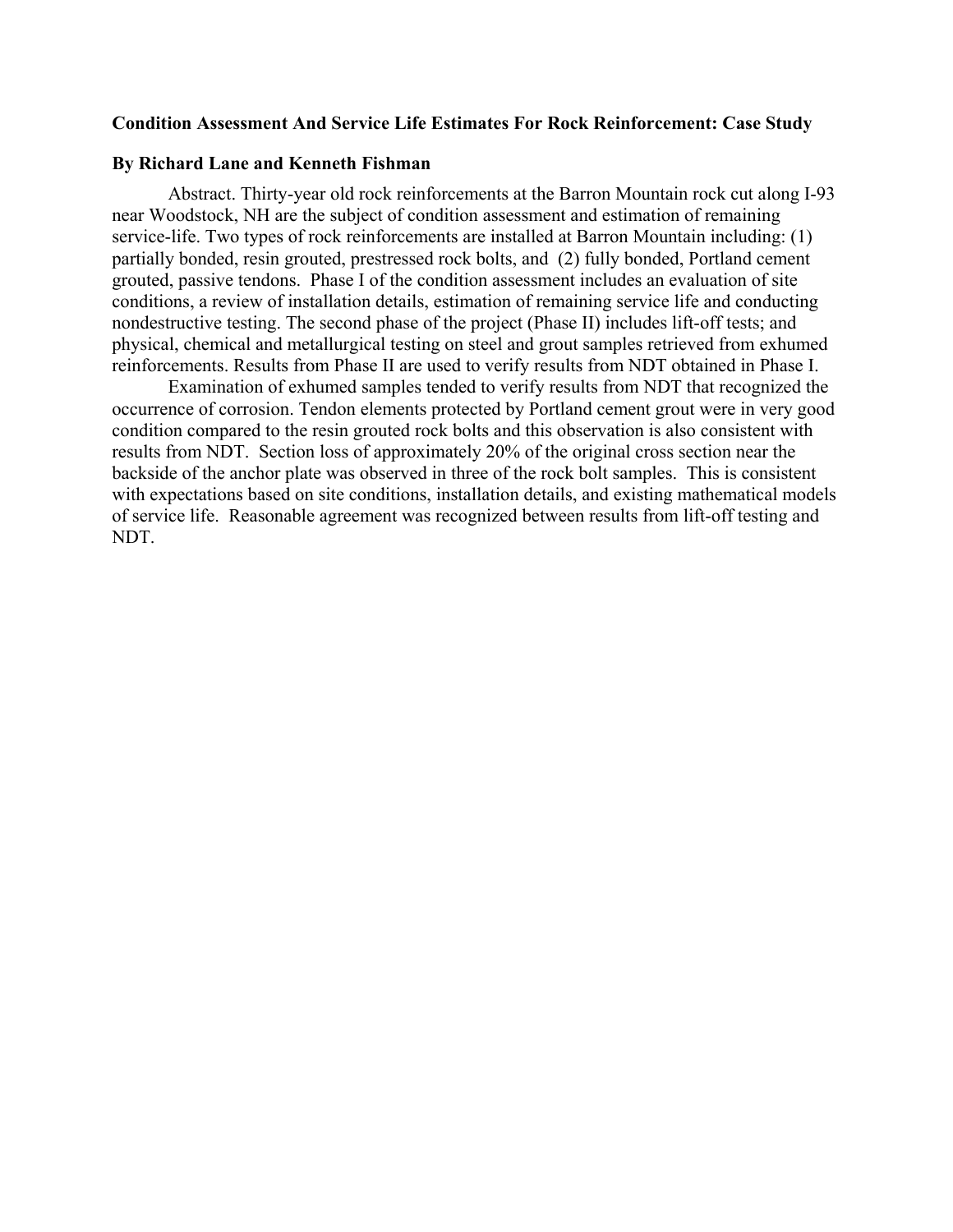# **INTRODUCTION**

Since the early 1970's, transportation agencies have employed rock reinforcement including rock anchors and rock bolts to stabilize rock cuts and mitigate rock falls. Therefore, some of the earlier installations are approaching service lives of approximately 30 to 40 years. Because visual observation of conditions at the anchorage assembly is often not indicative of potential problems, the condition of existing systems is uncertain. Based on the results of recent research, a recommended practice was developed to evaluate the condition and remaining useful service life of existing metal tensioned systems in geotechnical applications (NCHRP, 2002). The recommended practice employs nondestructive testing (NDT), supplemented with results from invasive testing, to evaluate the elements and perform a condition assessment. This paper describes a case study involving implementation of the recommended practice, demonstrating the utility of the results from condition assessment, and application of these results to develop an action plan to retrofit and extend the expected service life of the system.

## **Background and History**

In 1972, during the construction of Interstate 93 in Woodstock, NH, a rockslide occurred at the base of Barron Mountain. The slide, consisting of approximately  $17,000$  cy  $(12,998 \text{ m}^3)$  of rock, buried the I-93 northbound barrel. A redesign of the roadway was immediately undertaken to include stabilization of the rock slope by installing extensive rock reinforcement and instrumentation. Rock tendons 50 to 60 ft (15.4 m to 18.3 m) in length were installed at an upward angle to counteract sliding along an anticipated potential failure plane. Shorter, 10 to 30 ft (3.1 to 9.1 m) long, rock bolts were installed to keep the rock mass intact; to preserve the full gravity effect of the rock bench used to maintain global stability, and to prevent minor rock falls onto the highway. The rock reinforcement system has performed well to date and no major rock slides or rock falls have occurred in this area subsequent to construction.

The estimated design life of unprotected rock reinforcement systems is approximately 50 years (Kendorski, 2003). The New Hampshire Department of Transportation (NHDOT) is concerned with the longevity of the system given half the anticipated design life has passed. To address this concern the NHDOT undertook condition assessment and evaluation of the thirtyyear old rock reinforcements at Barron Mountain. The condition assessment followed the recommended practice from NCHRP 24-13 (NCHRP, 2002) and was performed in two phases implemented in the summer and fall of 2003 and 2004.

Phase I of the condition assessment included an evaluation of site conditions, a review of installation details, estimation of remaining service life and condition assessment using nondestructive testing. The second phase of the project (Phase II) consists of invasive testing of selected rock bolts and tendons to verify results from Phase I. Invasive testing includes lift-off tests; and physical, chemical and metallurgical testing on steel and grout samples retrieved from exhumed reinforcements. Corrosion of reinforcements is observed in terms of surface distress and metal loss. Data from Phase II are compared to results and interpretations from NDT. The comparison is in terms of qualitative and quantitative condition assessment relative to the reinforcement population at the site, as well as features and attributes observed for specific reinforcements.

## **Geology of Rock Slope**

The rock cut, shown in Figure 1, reaches a maximum height of 130 ft  $(39.6 \text{ m})$ , is  $600 \pm \text{ft}$  (182) m) in length and has a 30 ft (9.1 m) wide rock bench at approximately 90 ft (27.4 m) above ditch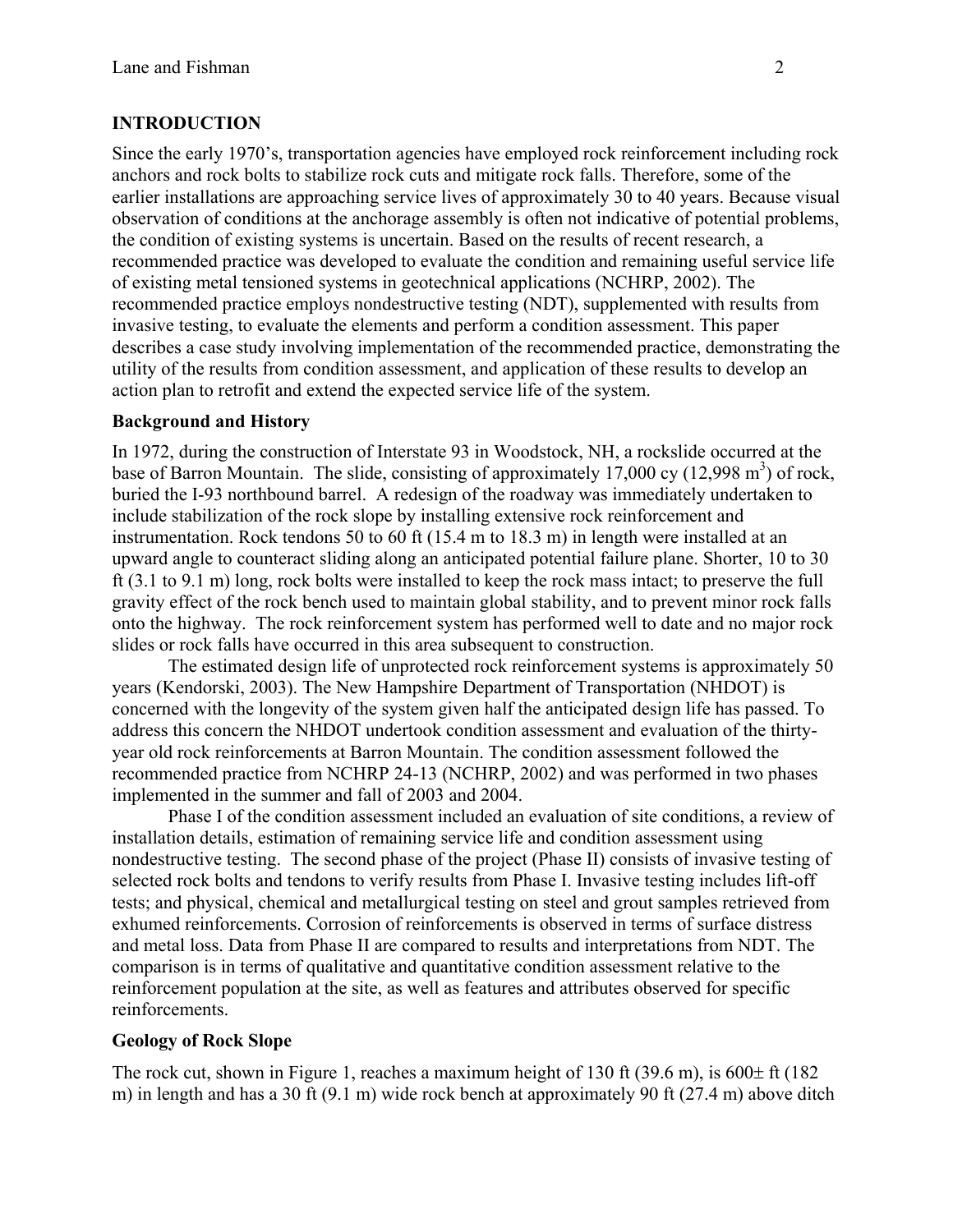elevation along the southern portion of the cut. The southern half of the rock cut (right side of Figure 1) is composed of gneiss, which grades into foliated, quartz mica schist in the northern section. A large andesite dyke, exposed along the entire height of the cut, intrudes into the country rock along the contact between the two rock formations. Smaller basalt dykes are visible on the rock face. The rockslide occurred along a highly fractured, mylonite zone, which dips toward the road at approximately 38 degrees (Fowler, 1976a and 1976b). The failure surface from the 1972 rockslide is visible in the lower left corner of the rock slope as shown in Figure 1.

# **Details of Existing Rock Reinforcement**

Figures 2 and 3 portray the rock bolt and tendon installations. Rock bolts and rock tendons include 1 in (25 mm) and 1.25 in (32 mm) diameter steel thread bars, respectively. Most of the reinforcements are Dywidag, Grade 150, high-strength prestressing steel thread bars, but some rock bolts are Grade 80 threaded steel rods. Prestressed rock bolts are end point anchorages, grouted at the distal end with polyester resin grout, and supported by an anchorage assembly



**FIGURE 1. Barron Mountain Rock Cut** 

consisting of a nut and a bearing plate at the rock face (proximal end). Rock bolts were initially prestressed to 20 or 40 kips (90 or 180 kN) depending on the steel grade. The rock bolts are installed throughout the rock slope with the greatest concentration in the center section, near the andesite dyke, which is an area with an open seam and numerous open joints. Tendon elements are fully grouted with Portland cement grout, and the proximal ends are recessed into the rock mass. The tendons are passive elements, i.e. they were not prestressed, and there is no anchorage assembly. Most of the tendons are installed in three rows of a 10 ft X 10 ft (3.05 m X 3.05 m) grid pattern along the toe of the slope below the rock bench. Additional tendons are installed in the upper portion of the rock slope above the slide area.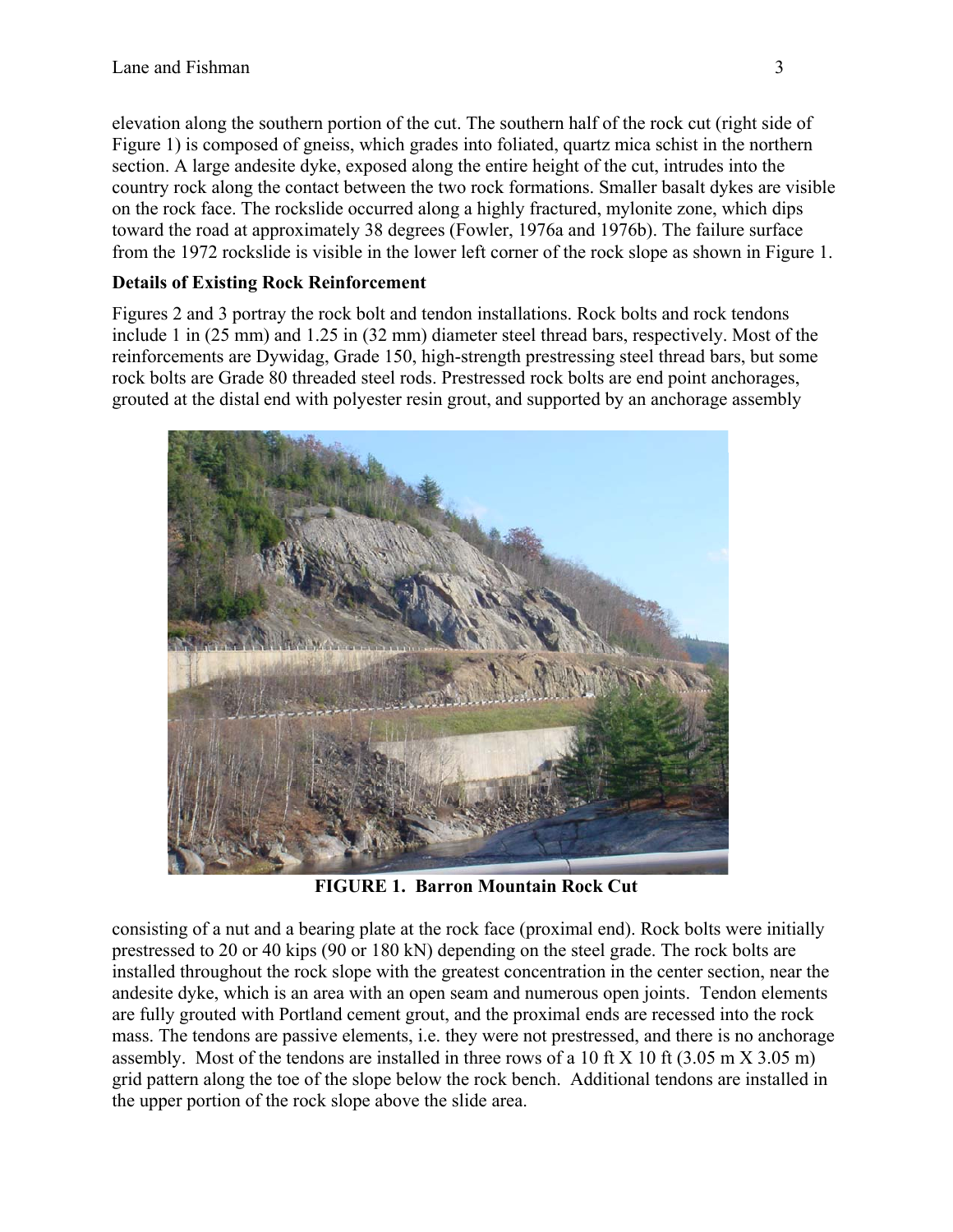Due to the different installation details including grout type, method of grouting, anchor head details, drill hole diameter, and the lengths of the reinforcements, we considered rock bolt and tendon reinforcements separately for the purpose of condition assessment. Grout type is an especially important detail. Portland cement based grout is alkaline and protects the steel reinforcement by passivating the steel as well as providing a barrier to moisture and oxygen. However, passivation of the steel may be compromised by the presence of chlorides or acidic conditions. Polyester resin grouts are neutral and do not passivate the steel. They protect the steel by creating a barrier. However, the rock bolts include an unprotected free-length and the amount of cover associated with the resin grout within the bonded zone is uncertain. Also, prestressing tends to cause resin grout to crack. One of the goals of the condition assessment is to study the integrity of the grouts with respect to providing a barrier surrounding the reinforcements, and the degree to which Portland cement grout is passivating the steel.



**FIGURE 3. Detail of Rock Tendon (Haley and Aldrich, 1973)**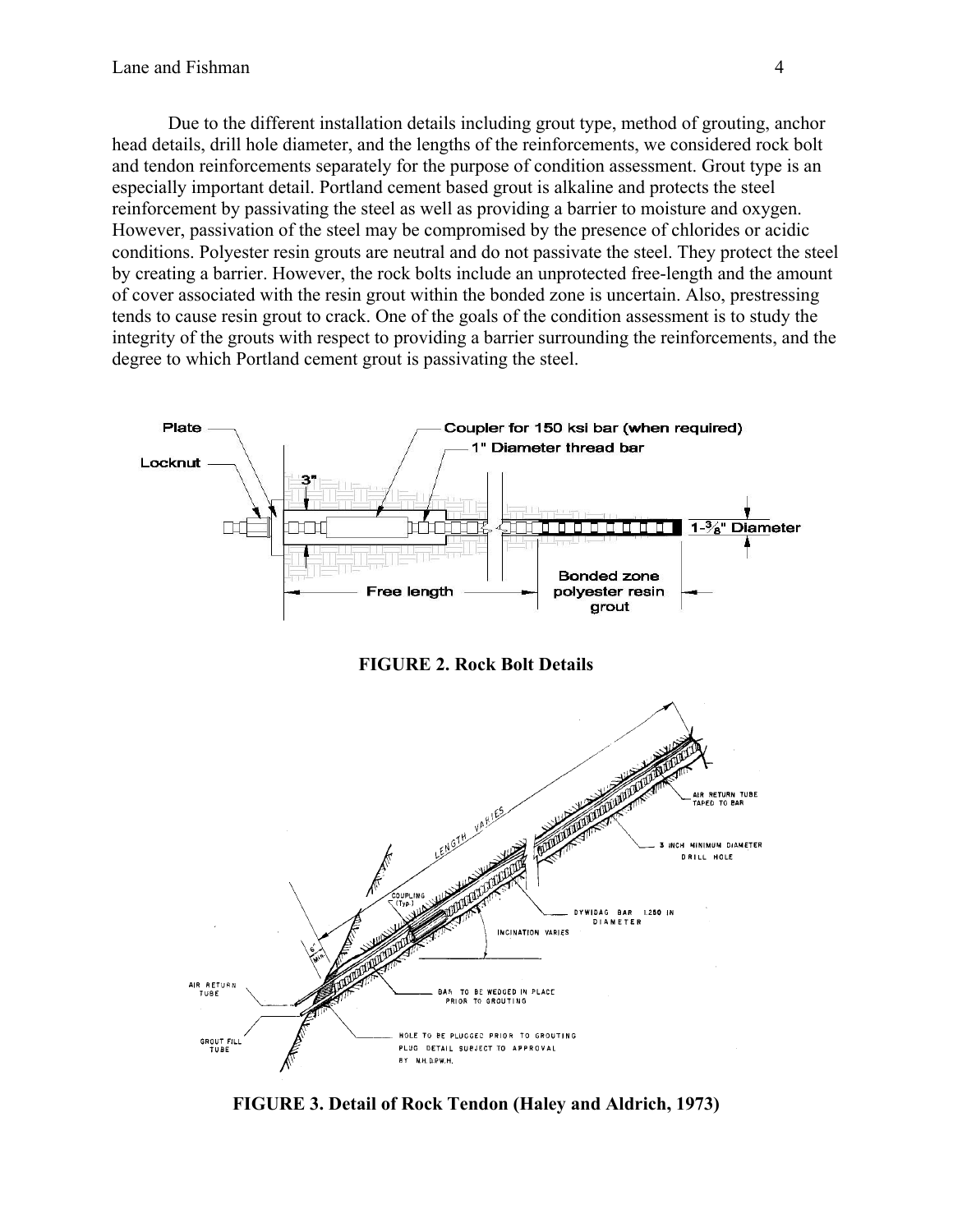## **SERVICE-LIFE ESTIMATE**

## **Site Conditions**

The first step in estimating the longevity of the rock reinforcement is to evaluate the corrosiveness of the rock mass and the vulnerability of the reinforcement to metal loss. Generally, moisture content, chloride and sulfate ion concentration, resistivity and pH are identified as the factors that most affect corrosion potential of metals underground. Quantitative guidelines are available for assessing the potential aggression posed by an underground environment relative to corrosion (FHWA, 1993).

## **Sampling and Testing of Rock & Groundwater**

Five samples of weathered rock and groundwater were collected to evaluate the corrosiveness of the rockmass. The measured pH (4.2 to 6.2), resistivity (4000 Ω-cm to 9000 Ω-cm), and moisture conditions within the weathered rock correspond to an average corrosive environment. Measured sulfate and chloride ion concentrations (650 ppm and 720 ppm, respectively) are also at levels high enough to be conducive to an average corrosive environment. Sample locations RS-1, RS-4 and RS-5 are shown on Figure 4 describing the area where most of the NDT and invasive testing was performed. In general, higher salt concentrations are observed near the base of the rock cut. The corrosiveness classification at the site is between II and III, on a scale where "I" is considered highly corrosive and "IV" is slightly corrosive (FHWA, 1993). This rating is used to estimate the rate of metal loss anticipated over the service life of the reinforcements.

#### **Service-life Estimate Based on Corrosiveness of Environment**

The following equation, proposed by Romanoff (1957), is used to estimate corrosion rate and corresponding service life of buried metal reinforcements:

$$
X = K \times t^{r}
$$
 (1)

where,

 $X =$ loss of reinforcement thickness or radius ( $\mu$ m)  $K = constant (µm)$  $t = time (years)$  $r = constant$ 

Equation (1) assumes that attack from the surrounding environment is immediate and unaffected by the presence of grout around the metal. Thus, the estimated metal loss is applicable to the unprotected, free length for the rock bolts, but is a conservative estimate for the bonded zone surrounded by grout and for the tendon elements passivated by Portland cement grout.

The appropriate parameters for use in the rate equation are based on the corrosiveness index of the weathered rock samples collected from the Barron Mountain site. According to the recommendations described in NCHRP (2002), the parameters "K" and "r" for use in the rate equation are adjusted relative to soil conditions as summarized below. In Table 1, the constant "r" is taken as one for simplicity, and considering the relatively short time frame  $($   $\leq$  20 years) inherent to most of the observations used to develop the table.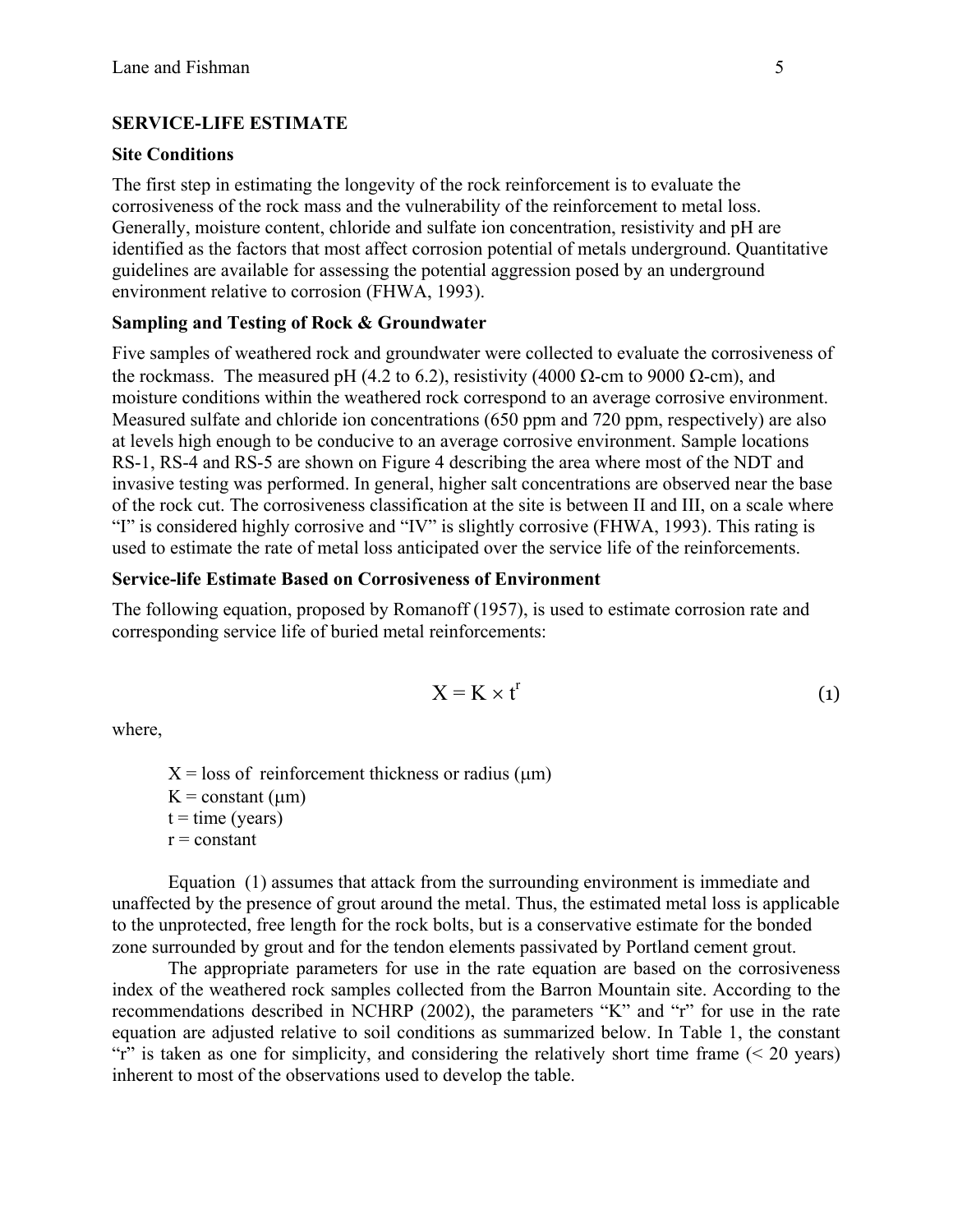| Parameter | Average | Corrosive | Highly<br>Corrosive |
|-----------|---------|-----------|---------------------|
|           |         |           |                     |
|           |         |           |                     |

**TABLE 1. Recommended Parameters for Service Life Prediction Model (NCHRP, 2002)** 

Based on the measurements of resistivity and pH, and the hydrogeologic conditions at the Barron Mountain site, the corrosiveness of the environment is described as between average and corrosive for the purpose of estimating service life (Classification II to III). Therefore, values of  $K = 35$  um to 50 um and  $r = 1$  will be used to estimate the loss of cross section and service life of rock bolts installed at the site. Thus, for the rock bolts, approximately 0.08 in (2 mm) to 0.118 (3 mm) of diameter corresponding to approximately 16% to 22% of the original cross section is expected to be consumed by corrosion after 30 years in service at Barron Mountain.

The tendon element cross sections do not include sacrificial thickness, and apparently, rely on the surrounding Portland cement grout to passivate and protect the steel from corrosion. Therefore, the service-life of these elements corresponds to the integrity and the thickness of grout surrounding the reinforcements. However, the possibility of chloride contamination of the Portland cement grout exists, which may depassivate the steel and initiate corrosion. The time for initiation of corrosion in the presence of chlorides depends on the concentration of chlorides at the grout/rock interface, and the diffusivity and thickness of the grout surrounding the tendon. If the bars are centrally located within the 3 in (76 mm) diameter drill holes, they are protected by approximately 0.875 in (22 mm) of grout. This amount of cover should provide at least 50 years of protection (since installation), considering the chloride concentrations measured from samples of grout and weathered rock obtained from the site.

#### **NDT TESTING**

 The condition assessment consists of visual observations and analyses of results from nondestructive tests. Four NDT's are employed including measurement of half-cell potential, polarization current, impact and ultrasonic testing. Details of NDT including test procedures are described by NCHRP (2002).

Half-cell potential and polarization measurements are electrochemical tests, and the impact and ultrasonic techniques are mechanical tests involving observations of wavepropagation. In general, these NDT's are useful indicators of the following:

- Half-cell potential tests serve as an indicator of corrosion activity.
- Results from the polarization test are indicative of grout quality and degree of corrosion protection.
- Impact test results are useful to diagnose loss of prestress, assess grout quality and may indicate if the cross section is compromised from corrosion, or from a bend or kink in the bolt.
- Ultrasonic test results are useful for obtaining more detailed information about the condition of reinforcements within the first few feet from the proximal end of the reinforcement.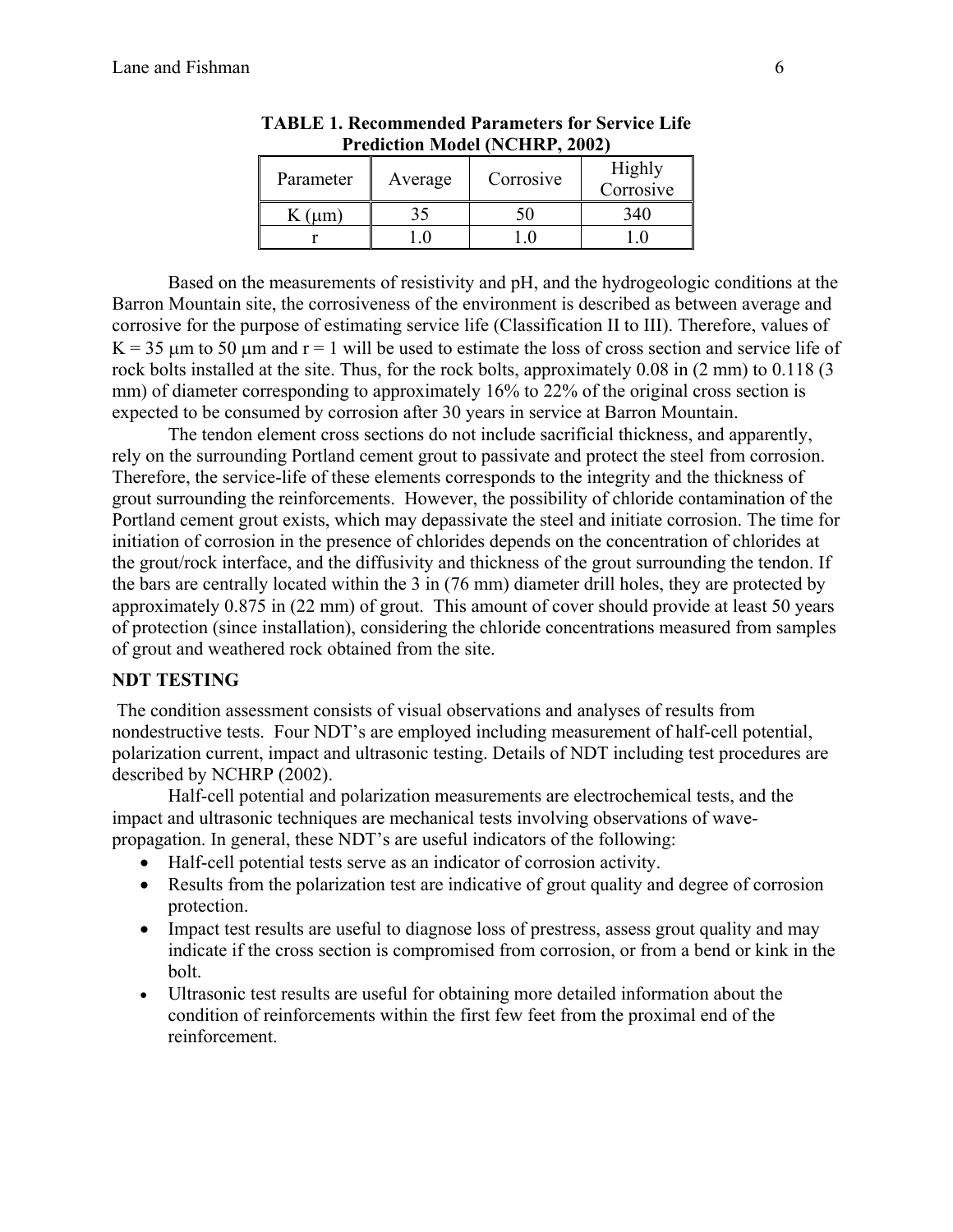

## **FIGURE 4. Rock Face Elevation View with Stationing, Reinforcement Locations and Test Numbers for Phase I and II.**

## **INVASIVE TESTING**

Invasive testing was conducted to verify the results from the nondestructive tests and the servicelife estimates. The Phase II invasive Test Program includes some reinforcements with questionable condition, and some reinforcements considered to be in good condition, based on the results from NDT. Seven rock bolts were selected for lift-off tests and three rock bolts and one tendon element were over cored and sampled. Another rock bolt sample was retrieved when a loose block of rock was scaled from the face. Rock bolt and tendon locations included in the Phase II test program are located near Station 1775+00 and are identified in Figure 4.

## **COMPARISON OF NDT AND INVASIVE TEST RESULTS**

## **Corrosion**

Electrochemical measurements (half-cell potential and polarization resistance) are only able to assess the portion of the element in electrical contact with the surrounding electrolyte (rock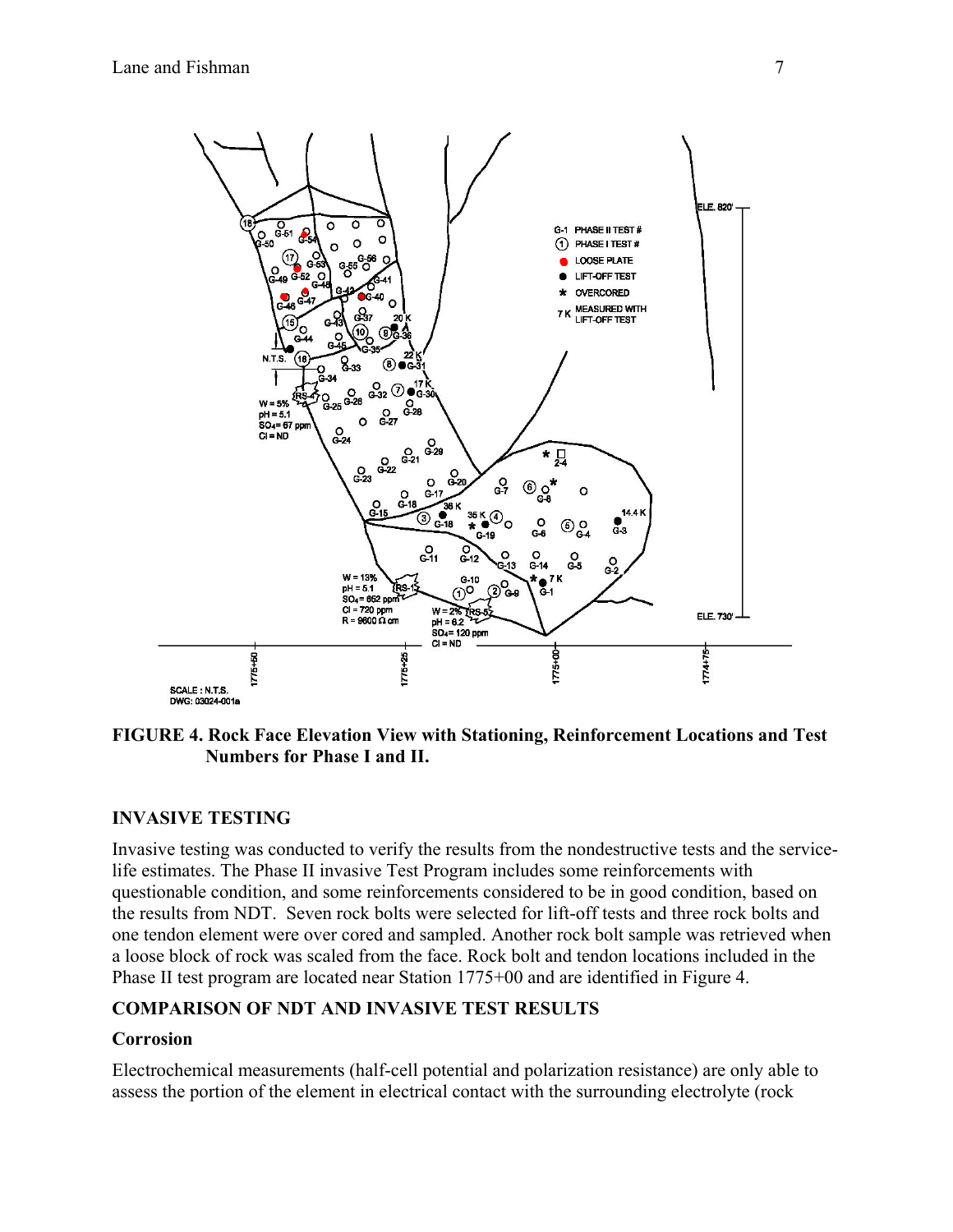mass). The ability of NDT to correctly identify the presence of corrosion along the grouted length was verified by invasive testing.

Bolt #6 and Tendon 2-4 (Figures 5 and 6) were the only exhumed samples that included grout that could be compared with electrochemical measurements included in the Phase I NDT. The half-cell potential and polarization measurements for Bolt #6 indicate that the element is likely corroded and the grout condition is questionable. The distal end of Bolt #6 did not appear to be completely surrounded with grout and corrosion was evident, which is consistent with the results from NDT.

Half-cell potential and polarization measurements for Tendon 2-4 also indicate that grout condition is questionable and that corrosion is likely. The measured porosity of the Portland cement grout is approximately 35%, which contributes to a high capacity for absorption of water and possible intrusion of chlorides. The high porosity observed for the exhumed grout sample tends to confirm the interpretation of grout quality from the results of NDT. Elevated levels of chloride were detected using the procedure described by AASHTO T 260, but the detected levels were still below 0.1% often associated with initiation of corrosion in reinforced concrete. Chlorides may be present along the rock face as a residue from salt spray produced from deicing of the highway. In general, the exhumed tendon element (Tendon 2-4), which was protected by Portland cement grout, was in very good condition compared to the resin grouted rock bolt (Rock bolt #6), and this is consistent with observations from NDT.



## **FIGURE 5. Rock Bolt # 6 With Resin Grout And Some Rust Staining Along Bonded Length.**

**FIGURE 6. Tendon Element 2-4 With Portland Cement Grout Retrieved Near Proximal End.** 

Loss of section from corrosion was observed behind the anchor plate, as shown in Figure 7(a), for three out of four rock bolt samples that were exhumed. This corrosion was not detected with electrochemical tests because the free lengths of the bolts were not in contact with the surrounding rock mass as shown schematically in Figure 2. Given the details of the anchor head assembly, reflections from a loss of section directly behind the anchor plate are difficult to identify from results of ultrasonic testing. This is because the data are masked by a strong reflection from the anchor head location. Approximately 20% loss of section is needed to produce a recognizable reflection and baseline measurements are needed to facilitate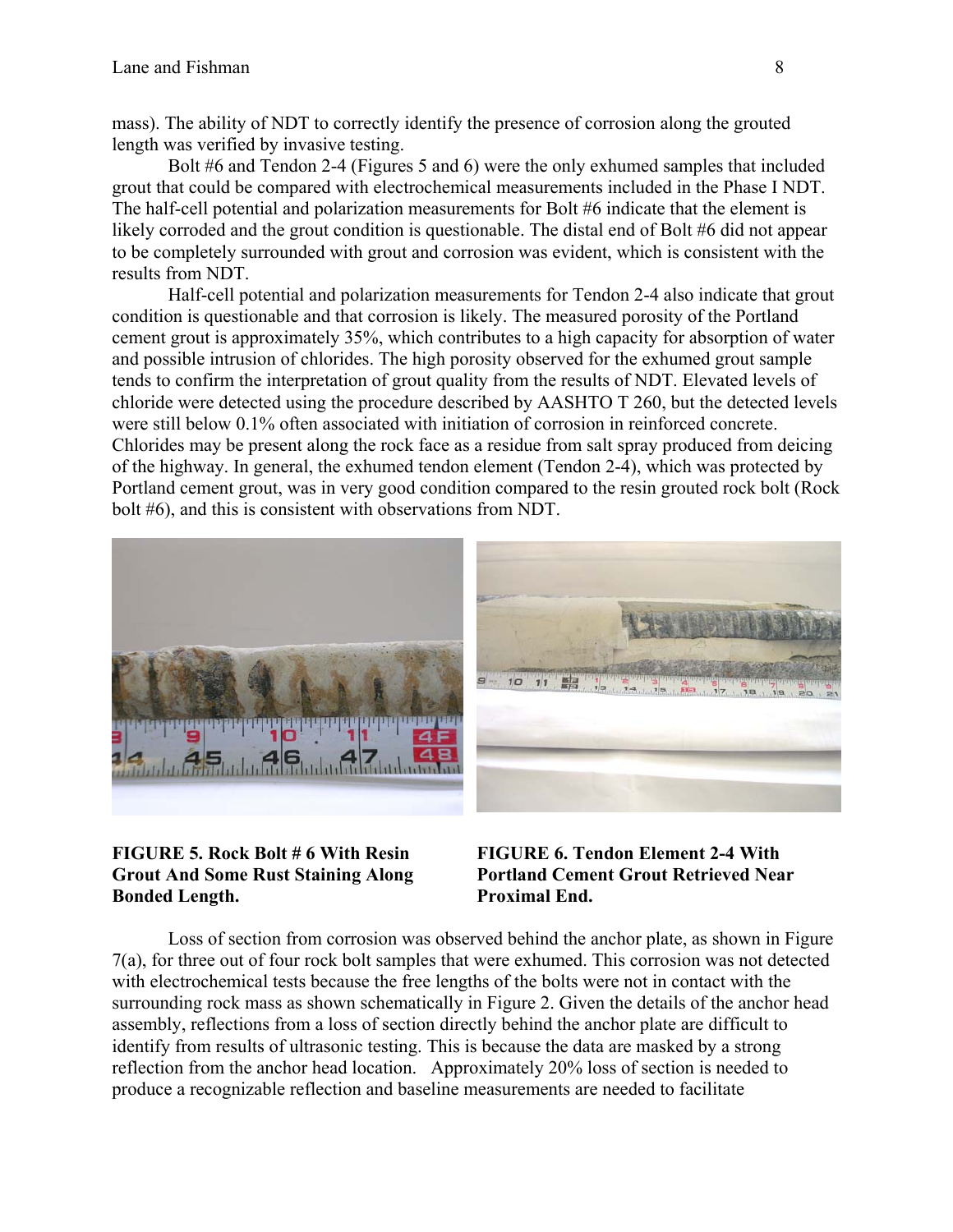

### **FIGURE 7a). Loss of Cross Section Observed Behind Bearing Plate for Bolt #4 Testing on Bolt #4.**

# **FIGURE 7(b). Waveform form Ultrasonic**

interpretation of the signal, and to verify the measurement precision. Results from the ultrasonic test on Bolt #4 are shown in Figure 7(b) and a relatively subtle reflection approximately 2 ft (0.6 m) from the end of the element is evident corresponding to the area where significant loss of cross section (approximately 20%) is observed.

## **Specific Reinforcement Conditions**

Generally, condition assessment of rock reinforcements utilizing NDT does not benefit from analysis of data to identify a specific feature along an element. Rather, the data are compared to one another to identify groups of responses that may be separated into either "good" or "questionable" condition. The interpretation is performed in terms of the character of the observed waveform including the initial rate of decay and the attenuation of the wave reflections. The sample domain is used as a guide to assess thresholds for "good" versus "questionable" condition. At the Barron Mountain site, loss of prestress is considered possible if the rate of signal decay is less than 80% after 1 ms. The strength of the reflected signal provides useful information about grout quality, and, in this sense, the quality of the signal is more relevant than the source of the reflections. Reflections with at least 20% of the original signal strength are considered poorly attenuated, and corresponding grout quality is suspect.

Impact test data from Bolt #6 included a relatively strong reflection from the distal end of the bolt corresponding to poor grout quality observed from the exhumed sample. Also, Bolt #16 was recovered when a loose block of rock was removed from the rock face. The results from analysis of the fracture surface were consistent with occurrence of stress corrosion cracking. Evaluation of test data from Bolt #16, indicates that a preexisting fracture surface at 4 ft (1.2 m) from the proximal end of the bolt may be evident in the impact test data. However, these reflections are very subtle and could easily be overlooked without knowledge of the existence of this fracture surface.

Reflections were observed from two of the reinforcements where couplings were retrieved, and often reflections were observed where rock joints or seams intercepted the grout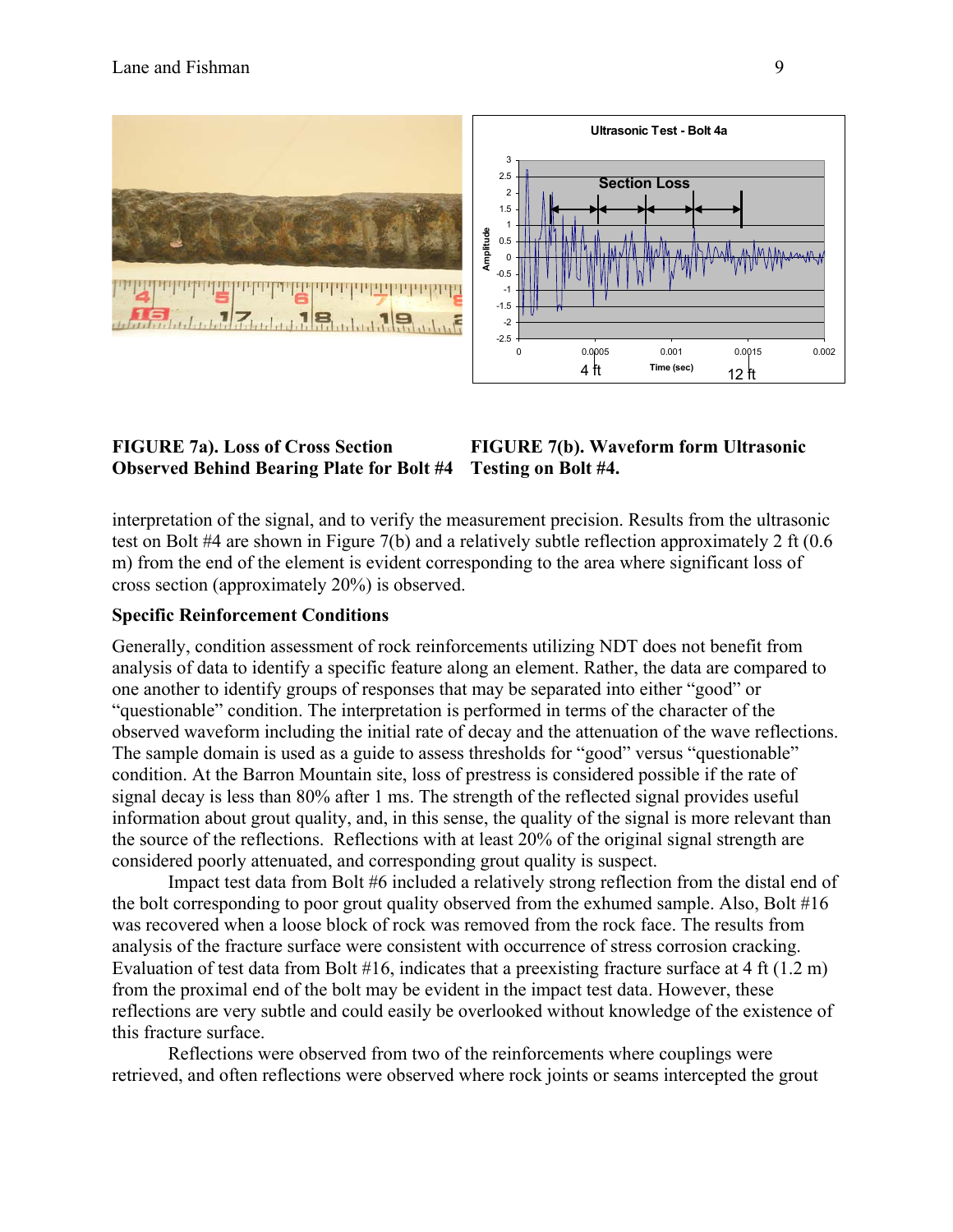body. These reflections could be misinterpreted as a loss of cross section, or other distress, in the absence of prior knowledge of coupler or rock joint locations.

## **Prestress**

Table 2 is a summary of lift off test results and comparison with the interpretation from NDT. Damping, or the rate of decay, of acceleration amplitude response observed from an impact test has been shown to increase with respect to level of prestress for rock bolts (Rodger et al., 1997). Loss of prestress is diagnosed from NDT by comparing the rate of decay observed for the sample population and identifying rock bolts associated with relatively low rates of decay as having an apparent loss of prestress. Thus, NDT results are described in terms of "Good" or no good "NG", which correspond respectively to no apparent loss of prestress and apparent loss of prestress.

Reasonable agreement was recognized between results of lift-off tests and NDT. In general, the results indicate that a high percentage of the rock bolts have suffered loss of prestress. The comparison between NDT and lift-off test results is favorable for between 63% (5 of 8) and 88% (7 of 8) of the measurements. Some ambiguity exists with respect to interpretation of NDT results when an intermediate level of prestress remains, and this is apparent in the interpretation of results for Bolt #7. Large losses of prestress, or, at the other extreme, rock bolts with the majority of prestress remaining were correctly identified from the results of NDT.

| <b>Bolt</b> | Lift-Off | <b>NDT</b>     | Correct     |
|-------------|----------|----------------|-------------|
| $\#$        | (Kips)   | Result         | <b>NDT</b>  |
|             | 36       | Good           | $\mathbf v$ |
| 4           | 38       | Good           |             |
|             | 17       | Good $(?)$     | N(?)        |
| 8           | 22       | Good           | N           |
| 9           | 20       | NG             |             |
| $G-1$       |          | N <sub>G</sub> |             |
| 6           | Loose    | NG             |             |
|             | Loose    | G/NG           |             |

## **TABLE 2. Lift-Off Test Results**

## **SERVICE-LIFE ESTIMATE COMPARED TO METAL LOSS**

Pits and craters were observed at a number of locations along the rock bolt samples, and craters appear to coalesce into areas of uniform corrosion extending for lengths of approximately 4 in (102 mm) (Figure 7(a)). Pit depth measurements were obtained at 178 locations along the surface of the rock bolt samples. Pit depths were measured with a pit depth gage having a sensitivity of 0.0001 in  $(2.5 \text{ nm})$ . The average measured pit depth was approximately 0.015 in (0.38 mm) with a standard deviation of 0.014. The maximum measured pit depth was 0.1 in (2.5 mm) and 10% of the measured pit depths were greater than 0.031 in (0.79 mm). We observed that deeper pits were often associated with larger pit diameters, supporting the notion that pitted areas coalesce into areas of uniform corrosion.

Three of the rock bolt specimens exhibited a maximum loss of section corresponding to approximately 0.1 in (2.5 mm) in diameter. This loss is consistent with existing mathematical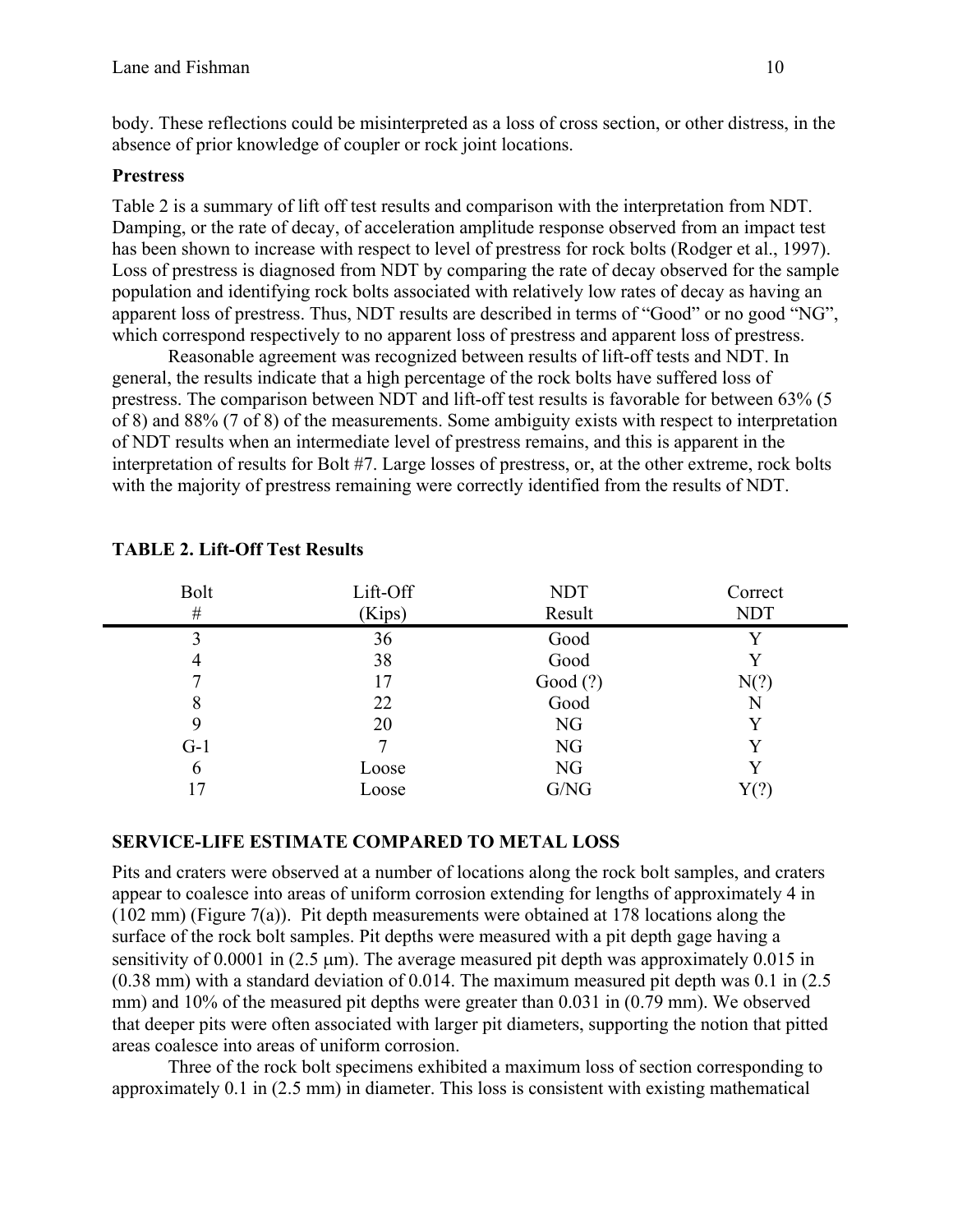models of service-life and with the observation from NDT that 70% of the rock bolts have experienced significant corrosion. Considering the initial diameter, level of prestress, and rate of metal-loss we estimate that rock bolts will not become overstressed from loss of section due to corrosion for another fifteen to twenty years.

## **CONCLUSION**

The objective of this project was to assess the condition and determine the remaining service life of the rock reinforcement at Barron Mountain. The results of the two-phased research study, consisting of NDT and invasive techniques, would be utilized to develop an action plan to retrofit, replace and extend the life of the reinforcement.

Tendons appear to be in better condition compared to rock bolts. Rock bolts have suffered a loss of prestress and some corrosion is evident. Tendons are fully grouted, passive elements and their useful life depends on the durability and integrity of the surrounding grout. The rock bolts are prestressed and are essentially end point anchorages. The useful life of the rock bolts depends on the durability of steel, grout and conditions at the anchorage. Thus, with respect to impacts on service-life, the rock bolts at this site are more vulnerable than the tendon reinforcements.

With respect to the rock bolts, corrosion is present, but the rate of metal loss appears to be close to expectations, and was apparently considered in the original design and corresponding selection of reinforcements and levels of prestress. The most severe corrosion of rock bolts was observed within 2 ft (0.6 m) of the anchor plate and this observation is consistent with those reported by FIP (1986). Tendon elements appear to be passivated by the alkaline conditions provided by the Portland cement grout. In spite of the apparently high porosity, the grout appears to have protected the steel from significant corrosion to date. The alkaline environment of the grout is apparently sufficient to protect the steel, but some corrosion may be possible due an ample supply of oxygen near the rock face, and the possibility of moisture and chloride intrusion. However, given the high porosity of the grout observed from the samples, chloride intrusion is a concern.

Compared to loss of service from corrosion, results from the condition assessment revealed that loss of prestress is the bigger concern relative to remaining service-life. The condition assessment also revealed locations of increased corrosion activity. Thus, a sound technical basis is established for planning future maintenance and rehabilitation activities at the site, ultimately resulting in a cost savings to the NHDOT.

Rock bolts should be load tested with proof and performance tests as described by PTI (1996) to demonstrate that adequate bond strength exists. Bolts passing the load test should be re-stressed to the design load, and those not passing the load test should be replaced. Rock bolts are apparently losing prestress over time and some differences were noted within the course of a year.

Placement of corrosion protection (grout) along the free length of existing rock bolts should be considered and may allow a greater remaining service life for the rock bolts subsequent to remediation. Provisions need to be included within the corrosion protection system so as not to restrict movement along the free length, because rock bolts may need to be restressed in the future. Benefits include protection of the rock bolt surface area behind the anchor plate where the most severe corrosion is observed. It may also be possible to monitor corrosion activity separately along the grouted free length, and along the bond length if they are electrically isolated from one another. These data will be useful to justify extending the expected service life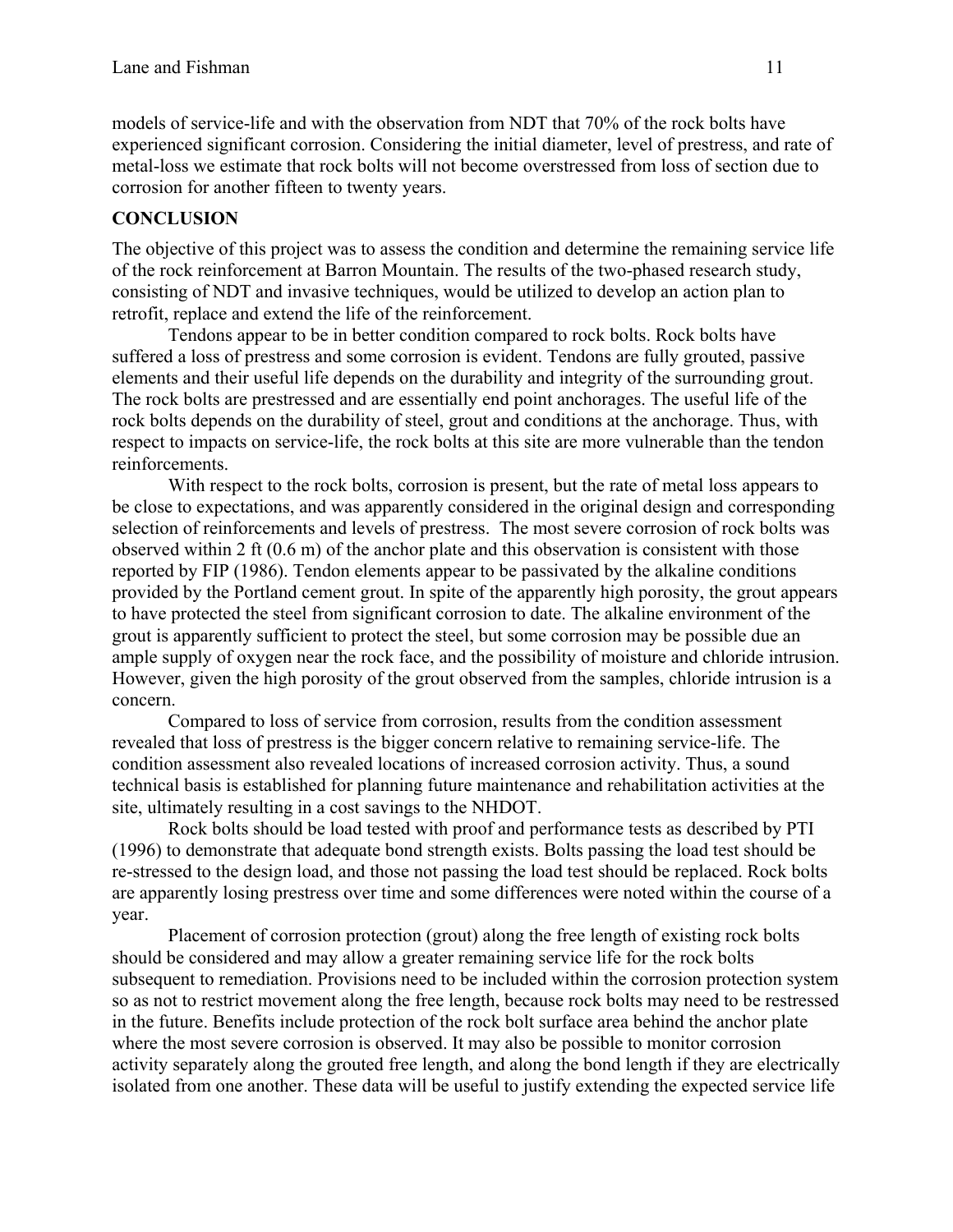of the system as performance data is collected and analyzed. Thus, increased benefits from remediating and retrofitting the reinforcement system may be realized.

Rock bolts have an estimated remaining service life of approximately 20 years due to corrosion. Presently the service-life is limited by the existence of an unprotected free length. The veracity of the remaining service life estimate for the restressed bolts should be confirmed by corrosion monitoring at approximately 10-year intervals. Future corrosion monitoring should include electrochemical tests (half-cell potential and polarization current) to check for the presence of corrosion, and wave propagation techniques (impact and ultrasonic tests) to check for loss of cross section, particularly near the backside of the anchor plate.

Considering the possibility of chloride intrusion into the Portland cement grout, we recommend that passive tendon elements be monitored at approximately 5-year intervals to check the veracity of the remaining service life estimate. Monitoring should include measurement of half-cell potential to document that these are still in the range associated with passivated steel elements. If the measured half- cell potentials are below -350 mV, then further evaluation and remediation, or replacement, of these elements may become necessary.

Specific activities are recommended to address the longevity concerns of the rock reinforcement and to insure the long-term stability of the rock slope at Barron Mountain. The critical tasks and recommended time periods are identified in the following action plan:

- Annual monitoring of strain gages installed on two replacement tendons
- NDT testing of tendons at 5-year intervals
- Prior to the year  $2010 load$  test each rock bolt; re-stress passing bolts; install bolts at new locations where crack have developed
- Corrosion monitoring (NDT tests) of re-stressed bolts at 10-year intervals.

## **ACKNOWLEDGEMENTS**

The Research Section of the New Hampshire Department of Transportation administered this research under the direction of Mr. Glenn Roberts, P.E. and Contract Nos. 13733L and 14282C. McMahon and Mann Consulting Engineer's, P.C. conducted the research under contract with NHDOT, and JANOD, Inc. was the specialty contractor who performed lift-off testing and over cored the reinforcements during Phase II. Phase II was organized as a pooled-fund study including the New Hampshire, New York and Connecticut Departments of Transportation, and the Federal Highway Administration (TPF-5(096)).

## **REFERENCES**

- 1. FHWA (1993). Recommendations Clouterre 1991 (English Translation), report on the French National Project Clouterre, FHWA Report No. FHWA-SA-93-026, Washington, D.C., 321 p.
- 2. FIP Commission on Practical Construction (1986), "Corrosion and Corrosion Protection of Prestressed Ground Anchorages," State of the Art Report, Thomas Telford, London, UK.
- 3. Fishman, K. L. (2004). Phase I: Condition Assessment and Evaluation of Rock Reinforcement Along I-93, Report No. FHWA-NH-RD-13733L, National Technical Information Service, Springfield, VA., 21 p.